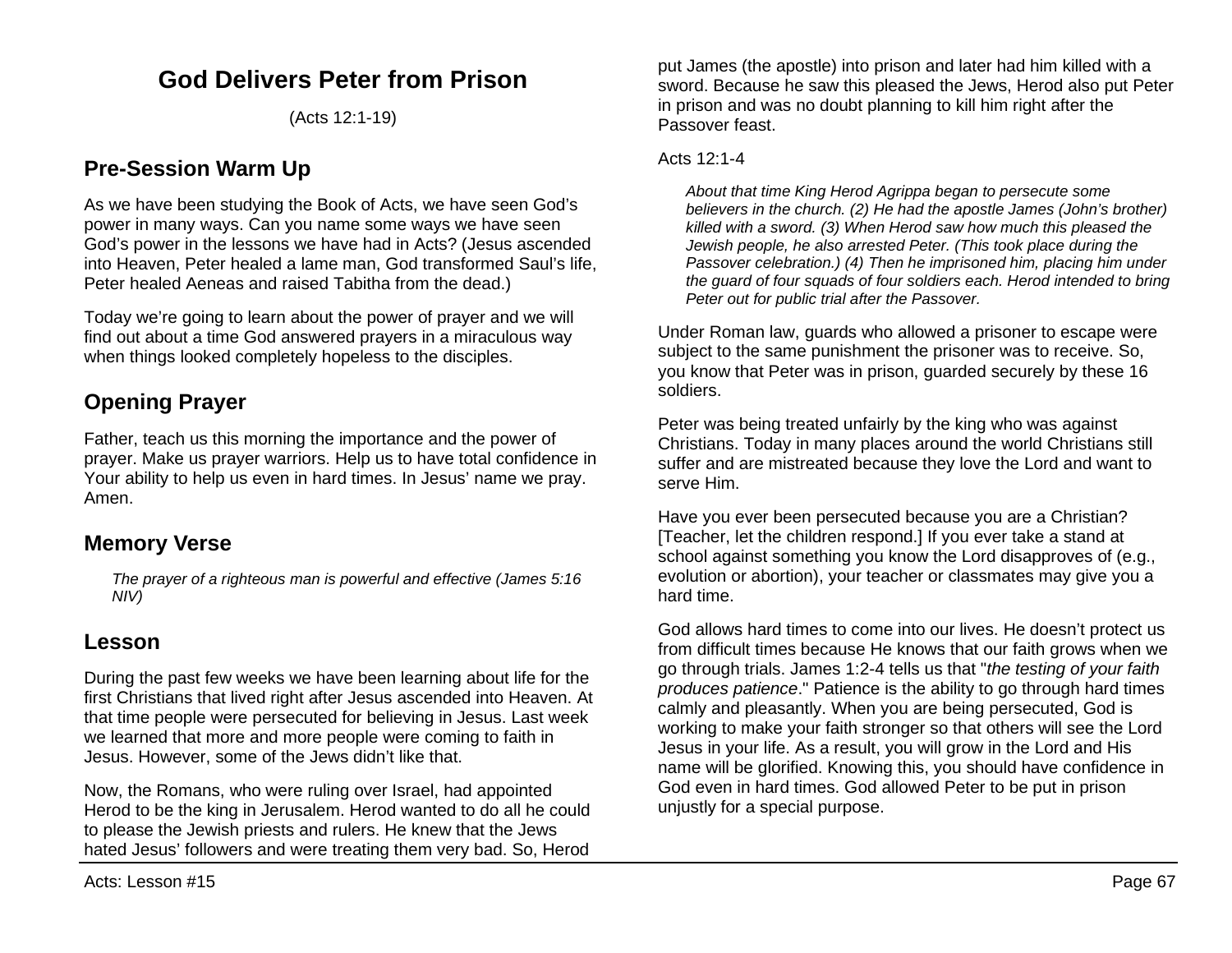#### Acts 12:5

*But while Peter was in prison, the church prayed very earnestly for him.*

Herod's plan undoubtedly was to execute Peter, but the believers were praying for Peter's safety. [Teacher, review today's Verse!] Prayer changes things! The believers offered constant fervent prayer for Peter even though the possibility of rescuing him from Herod seemed hopeless. This is an example of how we should pray for others who are going through difficult times.

The night before he was to be tried, Peter calmly slept.

#### Acts 12:6

*The night before Peter was to be placed on trial, he was asleep, fastened with two chains between two soldiers. Others stood guard at the prison gate.*

Peter undoubtedly knew of Herod's intent to put him to death, yet he showed complete trust in God in the midst of trouble and calmly went to sleep. Could you do that? Peter knew that God is in control of every situation. That is why he could peacefully sleep in prison during this hard time.

Peter didn't know that something exciting was about to happen!

#### Acts 12:7-10

*Suddenly, there was a bright light in the cell, and an angel of the Lord stood before Peter. The angel struck him on the side to awaken him and said, "Quick! Get up!" And the chains fell off his wrists. (8) Then the angel told him, "Get dressed and put on your sandals." And he did. "Now put on your coat and follow me," the angel ordered. (9) So Peter*  left the cell, following the angel. But all the time he thought it was a *vision. He didn't realize it was actually happening. (10) They passed the first and second guard posts and came to the iron gate leading to the city, and this opened for them all by itself. So they passed through and started walking down the street, and then the angel suddenly left him.*

Some pretty amazing stuff was happening here! Peter's chains fell off, they walked right by two sets of guards, then the iron gate opened of its own accord! Peter didn't know if this was real or if he was dreaming this!

#### Acts 12:11

*Peter finally came to his senses. "It's really true!" he said. "The Lord has sent his angel and saved me from Herod and from what the Jewish leaders had planned to do to me!"*

Peter immediately realized that God had delivered him! God had done a miracle! No doubt Peter was praising and thanking God. Peter's faith in God would certainly be much stronger now because he had experienced God's help in a difficult situation. If Jesus is your Savior, you should have confidence in God even in hard times.

The Bible says in Psalm 56:3, "*Whenever I am afraid, I will trust in You*." When you are treated unfairly or even persecuted, you can know God has allowed it for your good. You must trust in God alone and know that He is working in all things — good and bad, easy and hard, happy and sad. He's the One who will make things work out for good. God is sovereign: He is in control and can do anything. He certainly proved that to Peter by freeing him from prison in such a miraculous way.

#### Acts 12:12-15

*When he realized this, he went to the home of Mary, the mother of John Mark, where many were gathered for prayer. (13) He knocked at the door in the gate, and a servant girl named Rhoda came to open it. (14) When she recognized Peter's voice, she was so overjoyed that, instead of opening the door, she ran back inside and told everyone, "Peter is standing at the door!" (15) "You're out of your mind!" they said. When she insisted, they decided, "It must be his angel."*

The disciples didn't believe Rhoda that Peter was at the door! Even though they had been praying earnestly, they were surprised when God answered their prayer!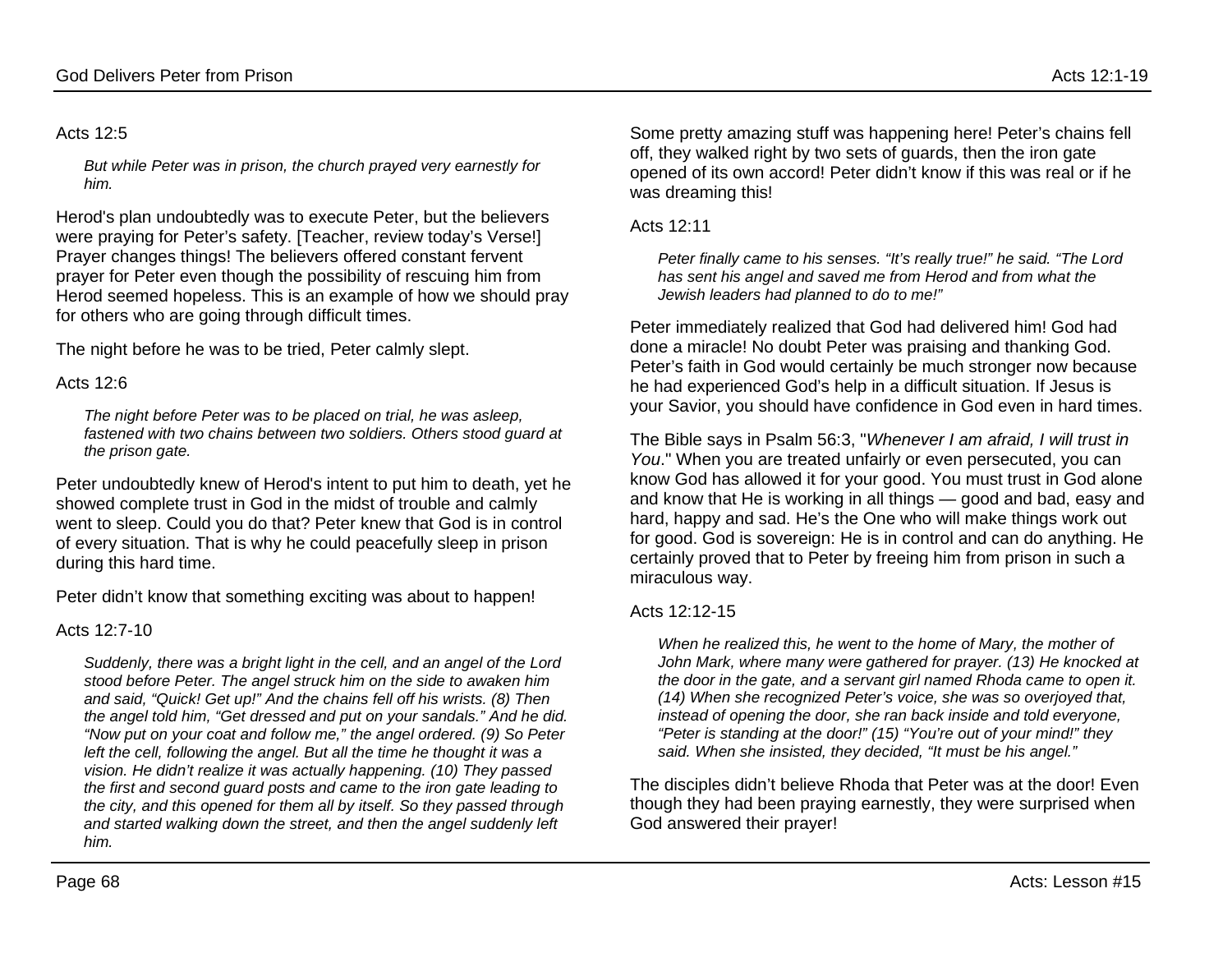#### Acts 12:16

*Meanwhile, Peter continued knocking. When they finally opened the door and saw him, they were amazed.* 

They couldn't believe their eyes!

Acts 12:17-19

*He motioned for them to quiet down and told them how the Lord had led him out of prison. "Tell James and the other brothers what happened," he said. And then he went to another place. (18) At dawn there was a great commotion among the soldiers about what had happened to Peter. (19) Herod Agrippa ordered a thorough search for him. When he couldn't be found, Herod interrogated the guards and sentenced them to death. Afterward Herod left Judea to stay in Caesarea for a while.*

Can you imagine what the other believers did when they heard how God had delivered Peter from prison? They no doubt realized the power of prayer, understood that God is all-powerful, and gave thanks to God. Seeing God work in this hard situation in such a great way, strengthened their faith, gave them joy, and renewed their courage. They continued to go through more persecution, but now their trust in God was stronger.

If Jesus is your Savior you should trust in God, too. If you're going through a trial, instead of getting angry, worried, or upset, you can trust Him for quietness and peace on the inside. Remember, He is with you every minute and will cause everything to turn out for good. Talk to God, ask Him to give you peace about the situation and trust that He will make everything work out for the best.

# **CLOSING PRAYER**

Dear God, thank You for giving us the gift of prayer. We're glad You hear every prayer. Please help us to remember to pray. Make us prayer warriors. Help us to have total confidence in Your ability to help us even in hard times. Thank You, God. In Jesus' name we pray. Amen

# **LEARNING ACTIVITIES**

### **GAME CENTER**

Use the following questions in a discussion.

1. Why did God allow James to be killed with the sword and yet miraculously save Peter? (Acts 12:2)

Life is full of difficult questions like this. Why is one child physically disabled and another child athletically gifted? These are questions we cannot possibly answer in this life because we do not see all that God sees. He has chosen to allow evil in this world for a time. But we can trust God's leading because he has promised to destroy all evil eventually. In the meantime, we know that God will help us use our suffering to strengthen us and glorify Him. You can have confidence in God even in hard times.

2. Why do you think Peter was able to sleep when he knew Herod was planning to kill him the next day? (Acts 12:6)

Look up John 21:18. Peter had Jesus' promise that he would live to an old age. God always keeps His promises. Peter knew God is in control of every situation. You can have confidence in God even in hard times.

3. Even though the possibility of rescuing Peter from Herod seemed hopeless, what did the believers do? (Acts 12:5)

They prayed. Prayer changes things, so you should pray often and with confidence. You can have confidence in God even in hard times.

4. Why did the believers think Rhoda was out of her mind? (Acts 12:15)

They didn't believe it was really Peter! The prayers of the group of believers were answered, even as they prayed. But when the

Acts: Lesson #15 Page 69